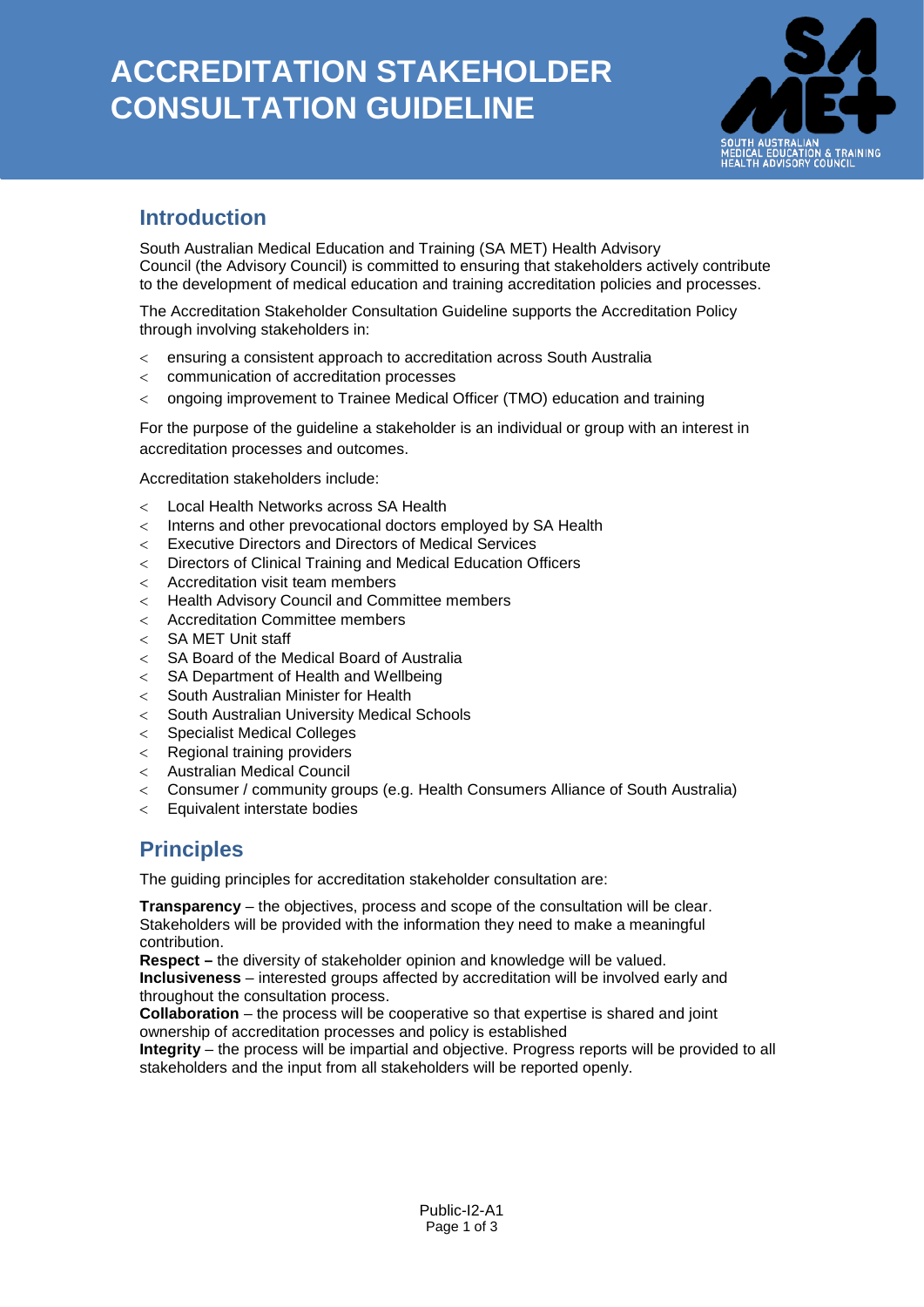# **General**

The objectives of consulting with accreditation stakeholders on the development of policy and processes are to:

- < Increase awareness of local and national accreditation issues
- < Develop a shared responsibility for accreditation
- < Use local knowledge in the decision making process
- < Create a forum for comments, suggestions and alternative options
- < Build ongoing relationships and improved communication
- < Improve accreditation risk management

### **Governance**

Responsibility for governance of any consultation related to the accreditation process rests with the Advisory Council supported by the Accreditation Committee and the SA MET Unit.

#### **The SA MET Unit will:**

- < Identify and involve relevant stakeholders
- < Develop and communicate consultation method, logistics and outcome
- < Collate, analyse and publish stakeholder contributions
- < Report to the Accreditation Committee
- < Act on recommendations developed from the consultation
- < Evaluate the consultation process
- < Provide feedback to stakeholders on the outcome of the consultation process

#### **The Accreditation Committee will:**

- < Approve consultation processes and rationale
- < Develop policy
- < Approve resulting amendments to accreditation policies, guidelines and processes
- < Make recommendations to the Advisory Council on the outcome of any consultation process

#### **The Advisory Council will:**

< Approve policy and policy changes resulting from consultation

### **Procedures**

All accreditation stakeholder consultation will follow a clear process based on the framework outlined below.

**Plan** for a consultation process early in all policy and process development and consider:

- < The human and material resources available to support a consultation process.
- < The number of stakeholders to be consulted and the complexity of the issue. Use the SA Health Stakeholder Engagement Matrix to identify the appropriate level of consultation.
- < Why the consultation is occurring and what the objectives are. Avoid wasting stakeholder time.
- < If specific expertise or knowledge is required.
- < The background information stakeholders will need and how it will be provided.
- < Development of standardised templates for stakeholders if required.

**Communicate** clearly and concisely at every stage of the consultation with stakeholders and ensure information is provided on:

- < The purpose of the consultation and who is being consulted
- < The responsible staff member within the SA MET Unit and their contact details
- < How and where the relevant documents can be accessed
- < The timelines associated with the process
- < If the consultation submissions will be published
- < The outcome of the process and how it was reached